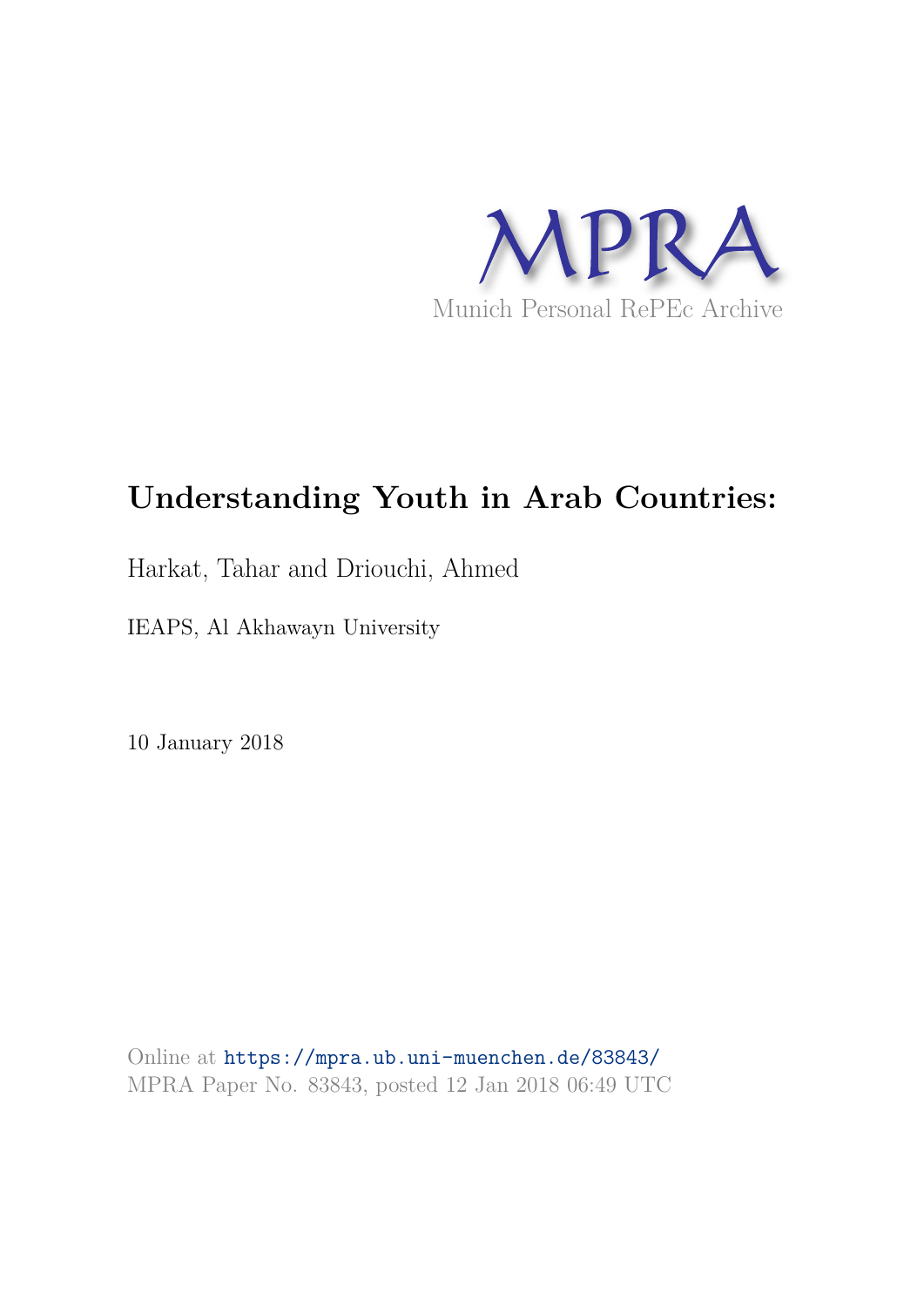## **Understanding Youth in Arab Countries:**

By: Tahar Harkat and Ahmed Driouchi, Institute of Economic Analysis and Prospective Studies, IEAPS, Al Akhawayn University, Ifrane, Morocco

#### **Abstract:**

The following contribution is a synthesis of many contributions (Driouchi & Harkat, 2017a; 2017b; 2017c; 2017d; 2017e; Harkat, Driouchi, and Achehboune, 2016a; 2016b; and Harkat and Driouchi, 2017) and aims at analyzing the situation of the youngest segments in Arab economies. Findings indicate that the values, and the way women is perceived as a player in the economy by older generations did not change. But with regard to work attribute, they have changed significantly. With regard to macroeconomic threats, they are perceived more by young individuals in non-GCC countries than young individuals in GCC countries.

The remaining four sections indicate the impact of vocational and general education on macroeconomic and social variables, the status as well as the determinants of youth unemployment, the status and determinants of young individuals not in education, not in employment, and not in training (or NEETs), and the impact of the demographic dividend on the NEETs. Empirical results indicate that the situation and impact of the youth differs from each Arab economy to another.

**JEL:** I32, I25, J11, J13, J68, M54, O11

**Keywords:** Arab countries, Arab youth, generation Y, NEETs, unemployment, education, demographic dividend, policies.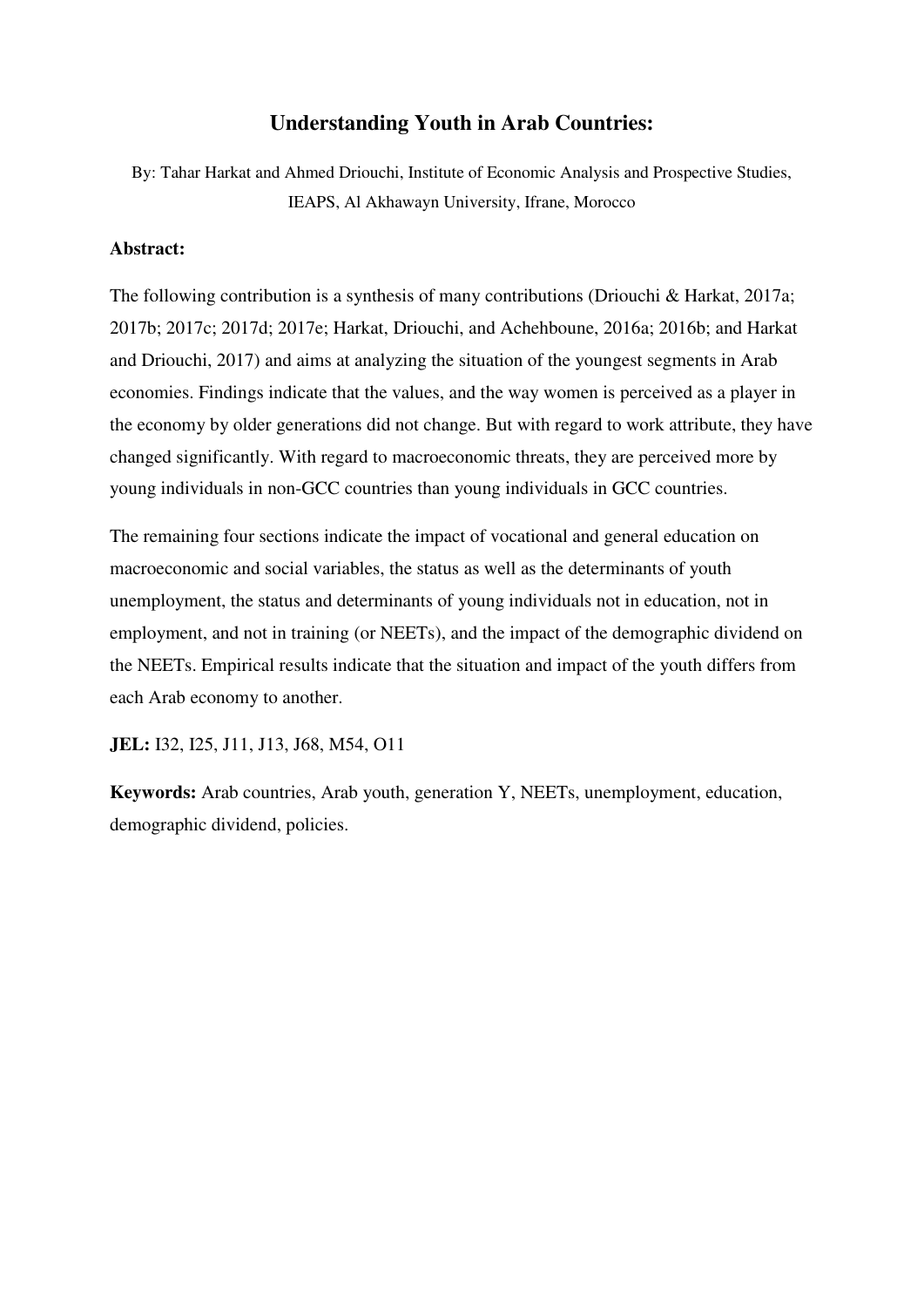#### **Introduction:**

The youngest generations are the engine and the main driver of economic, social, and political changes in any country. In the case of Arab economies, youth conducted a revolution against the systems that failed to improve the socioeconomic conditions and systems that failed to include marginalized groups such as unemployed or non-educated individuals starting 2011 (Choukeir, 2013). Many countries were concerned of these revolutions such as Tunisia, Libya, Egypt, and Yemen. The contribution of Laiq (2013) indicates that youth are the main drivers of revolutions in the Arab region, and they account nowadays for more than 60% from the total population.

Many researches indicate that these political movements are the result of social and economic inequalities, unemployment, poverty, and corruption. This can also be explained by the social exclusion of the youngest generations in Arab economies.

Compared to the older generations, the youngest segment or generation Y is considered to be more technologically wise, as it is the first generation subject to the expansion of Internet and Information and Communication Technologies (ICTs) (WJSchroer, 2012). This use of ICTs and technologies unified Arab youths, as they are all subject to new information and can communicate throughout social media.

The contribution of Harkat, Driouchi, and Achehboune (2016a) indicates that unemployment led to political instability in Arab countries.

To avoid any potential future political revolution, Arab economies need to understand the current status of Arab youths in order to put selective youth inclusion policies and strategies.

This research is motivated by the previous contributions on the youth economics and aims to answer the following research questions:

- What are the difference between the attributes of the younger generation and older ones?
- Do Arab countries make good choices between vocational and general education?
- What is the status of youth in the labor market?
- What are de causes of unemployment in Arab economies?
- What are the causal links between the NEETs and social, economic, and political variables?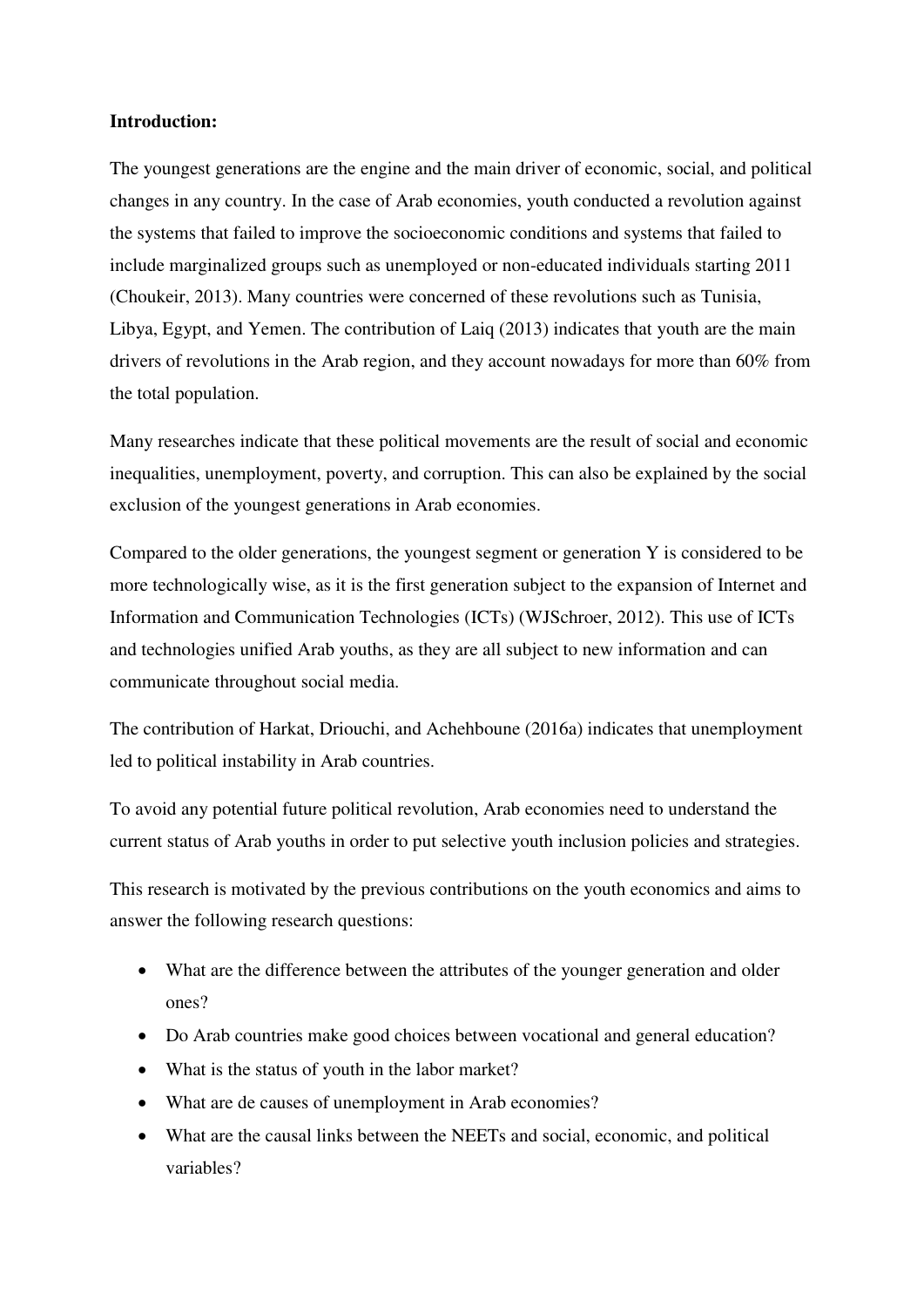• Does the demographic dividend benefit youth in Arab economies?

The following paper is divided into five main parts that analyzes: 1) The difference between the attributes of the young generation and older ones. 2) The educational choices between vocational and general education. 3) Unemployment among Arab youth. 4) Arab NEETs. 5) The demographic dividend and Arab youth. Finally, these sections are followed by a conclusion & discussion.

# **I. Difference between the attributes of older generations and the youngest segments:**

The contribution of Harkat, Driouchi, and Achehboune (2016a) analyzes the difference in attributes in Arab countries between three generations that are defined such as: Arab National Generation (ANG) that is under the group age between 49 and 65, Arab Regional Generation (ARG) that is under the group age between 36 and 48, and the Arab Digital Generation (ADR) that is under the group age between 15 and 35. This latter contribution analyzes a pool of Arab countries that are Algeria, Egypt, Jordan, Kuwait, Lebanon, Libya, Morocco, Qatar, Saudi Arabia, Syria, and United Arab Emirates. This research indicates the difference between these three generations in terms of work attribute, perception of the contribution of women in the economy, values, and the perception of the economic threats by using ANOVA, or analysis of variance, and the log-linear analysis. This research is based on a survey conducted by Booz (Shediac, Shehadi, Bhargava, Sammam, 2013).

#### **1. Work Attributes:**

The work attribute are tested throughout different hypotheses and are: taking initiative, flexibility, team spirit, willingness to teach, controlling, leading by example, punctuality, and respect. Results indicate that the youngest generation has different work attributes than the other generations. Findings show that the youngest segment takes more initiatives, is more flexible, and works in teams more than individually. In addition to that, these youngest generations in Arab countries differ from the oldest generations because they do not have willingness to teach like other generations, they do not like to control, or lead by example. Furthermore, the youngest generation is less punctual and less respectful in the workspace than older generations.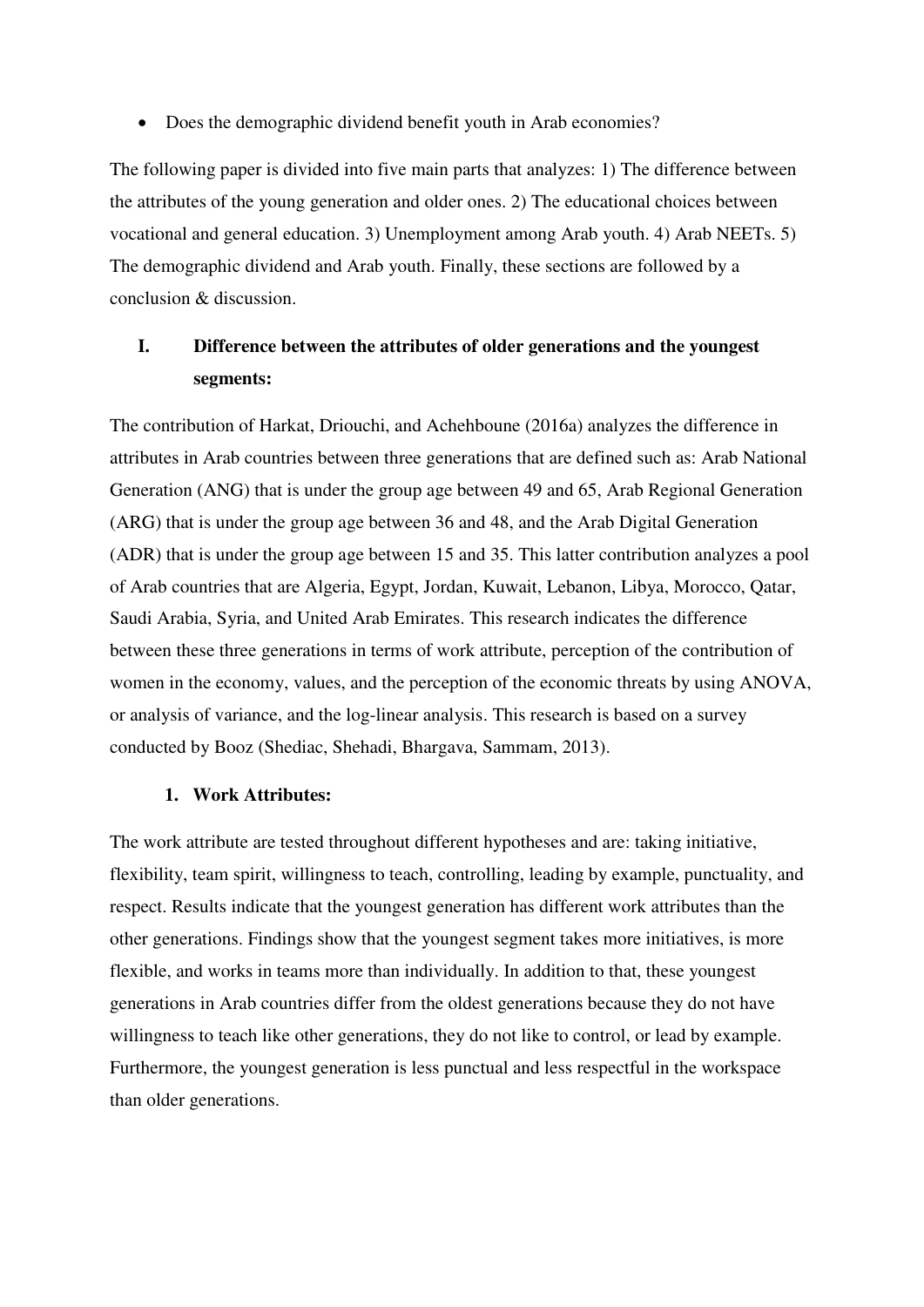The log linear analysis indicates that the work attributes are specific for each single generation, meaning that the current youngest segment did not apply the work methods by older generations.

#### **2. Perception of the contribution of women in economy:**

The contribution of Harkat, Driouchi, and Achehboune (2016a) analyzes the difference between the perception of women in economy between the three generations in terms of making women useful, making use of women's education, affording model luxuries, women as being a good national contributors to their economy, contributing financially to their household, women playing a role in securing their children's future, and finally women as being free to meet new people and broaden life. Empirical findings indicate that the perception of women has not changed throughout generations, which indicates that the way older generations perceive women is the same as the way women is perceived in the Arab world in this modern era.

#### **3. Values:**

With regard to the values, they are analyzed for GCC and non-GCC Arab countries separately. These values are dignity, generosity, hospitality, affection, honesty, commitment, achievement, creativity, adventure, and religiousness. Results show that for both GCC and non-GCC countries, there are no significant changes in the value, meaning that the cultural aspects and values of the pool of Arab countries is transmitted from generation to another successfully.

#### **4. Perception of macroeconomic threats:**

Understanding how youngest generations perceive macroeconomic threats is of prime importance, as this segment is the engine of leading change in nearly all economies. The analyzed macroeconomic threats are corruption, high level of unemployment, poor quality of healthcare, lack of freedom of speech, lack of infrastructure, poor quality of education, high crime rate, political instability, high cost of living, poverty, high cost of health care, and high cost of education. The analyses relate to indicating the differences of the perception of macroeconomic threats between generations in GCC and non-GCC countries, and analyze the same differences between GCC and non-GCC generations.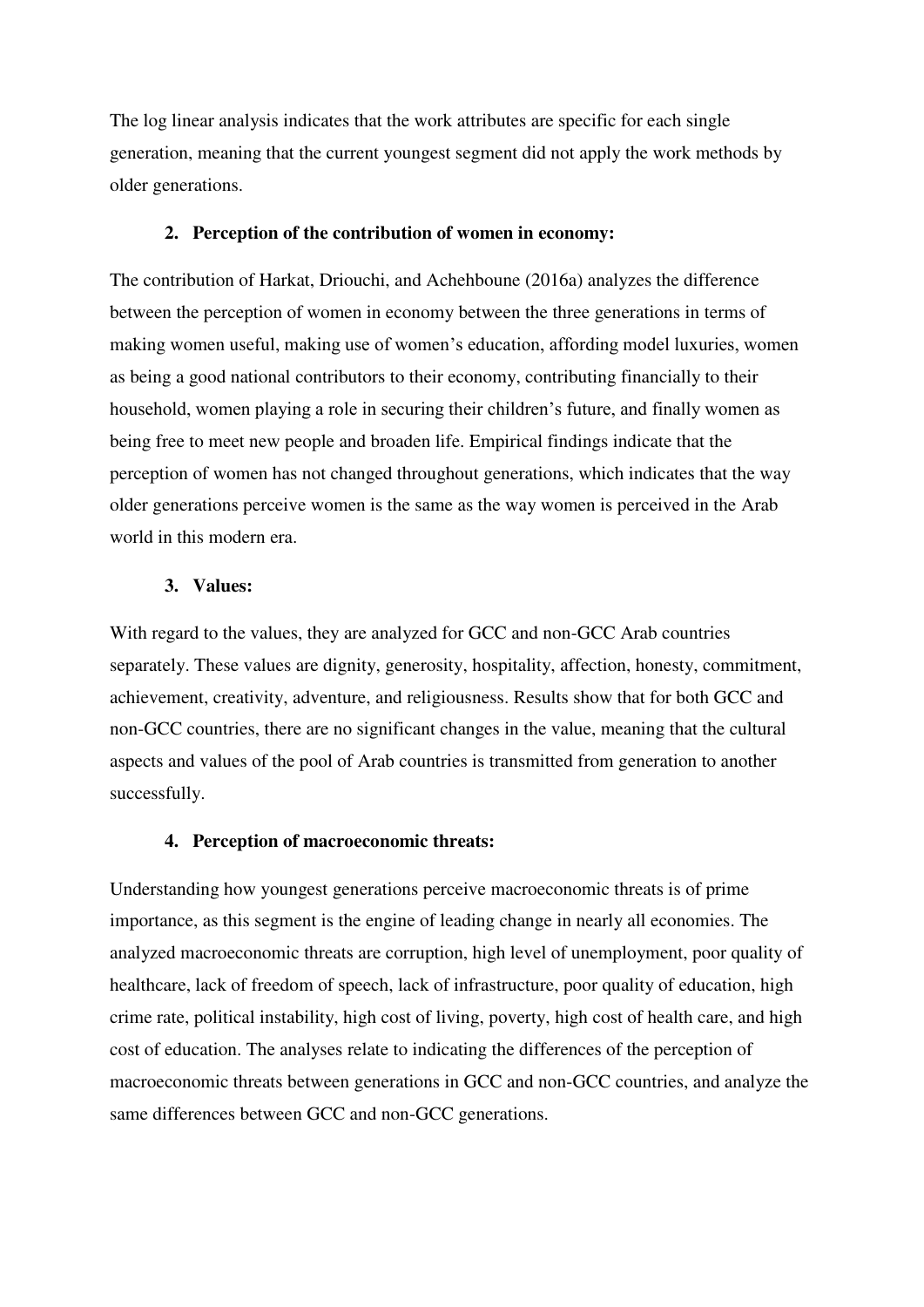The perception of these macroeconomic threats does not indicate any significant change between generations for both GCC and non-GCC countries. The existing difference is between the youngest generation of GCC and non-GCC countries. Results indicate that for non-GCC countries, young individuals perceive more macroeconomic threats than youth in GCC countries.

#### **II. Education choices in Arab economies:**

Arab governments need to have a more deep understanding of the types of education implemented in each economy so that policy makers can align their strategies and programs not only to have higher enrolment rates, but to have more positive macroeconomic impacts. The education types that exist within each economy are general education, and vocational education or training.

The contribution of Harkat, Driouchi, and Achehboune (2016b) analyzes the impact of the vocational to general education ratio that states the total enrolment in vocational education as a percentage of the total enrolment in general education, on different macroeconomic variables that are children out of school, GDP growth, GDP per capita, and unemployment. In addition to that, this research provides the causal links between these variables.

#### **1. Trends of vocational to general ratio in Arab countries:**

Vocational education is implemented throughout the years in Arab economies. For this, nearly all Arab countries have increasing trends of the vocational to general education. Countries with positive trends are Algeria, Egypt, Jordan, Kuwait, Lebanon, Morocco, and Syria, but only those of Egypt, Lebanon, and Morocco are significant. For both Qatar and Tunisia, they have significant negative trends of the vocational to general education ratio, and the United Arab Emirates has negative trend but not significant.

#### **2. Choice of vocational to general education:**

In Arab economies, policy makers need to consider making education policies and decision based on analysis to benefit youths. In the case of Algeria, it is the children out of school variable that causes vocational to general ratio, meaning that existing strategies target early school leavers by implementing more vocational education. Regression analysis indicates that more vocational education leads to more employment in this economy. In the case of Egypt, the GDP per capita and unemployment cause the vocational to general education ratio. This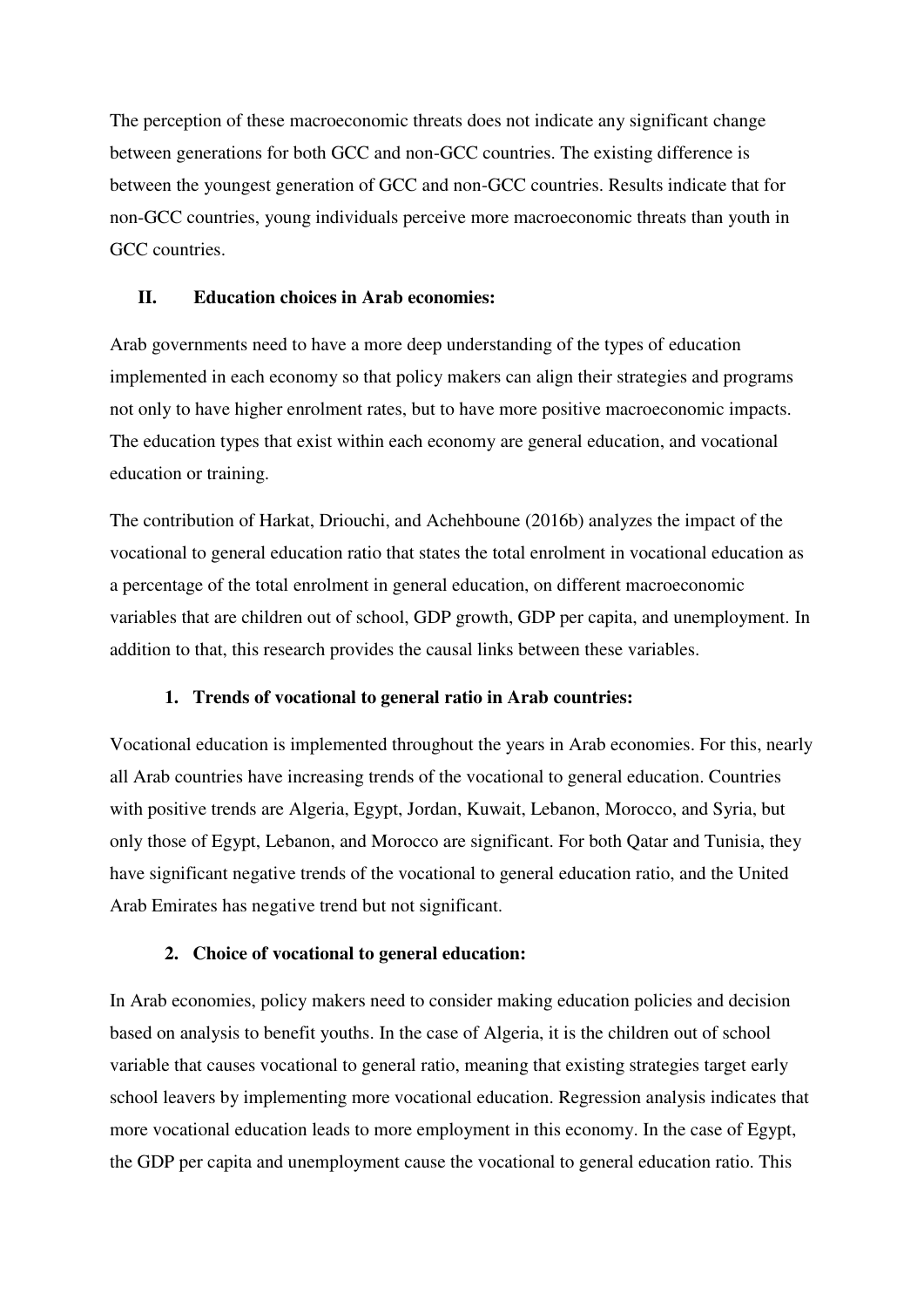latter causes in return GDP per capita. Analysis indicates that more vocational education leads to lower GDP per capita. In Jordan, the vocational to general education causes the GDP growth, but the regression analysis indicates that an increase in vocational education leads to a decrease in the GDP per capita, but at the same time it increases employment.

For Kuwait, the vocational to general education ratio causes the GDP per capita. In this country, higher rates in vocational education lead to reducing the number of children out of school. In Lebanon, the only causal link found is that vocational to general education ratio is caused by children out of school, meaning that policy makers target school dropouts by providing more training. This latter strategy is not working in this economy because the regression analysis indicates that more vocational education reduces GDP per capita and increases out of school students.

With regard to Morocco, no causalities are found, but the regression analysis indicates the increasing trends of vocational education lead to higher GDP per capita and at the same time higher unemployment. For this, the Moroccan government needs to provide more job supply in the industrial sector, more specifically in the sectors at which this economy has trained people.

In Qatar, the vocational to general education ratio causes children out of school. This latter statement is further explained by the regression analysis that indicates that more vocational education leads to reducing the students out of school. This is also the case of Syria. In addition to that, more vocational education leads to less GDP per capita in Qatar.

In Tunisia and the United Arab Emirates, no causal links are found. Still, in Tunisia, more vocational education leads to high GDP per capita, and in the United Arab Emirates, more vocational education leads to lower GDP growth and more employment.

#### **III. Youth unemployment and its determinants:**

In Arab countries, unemployment is a major issue mostly in non-GCC countries.

#### **1. Trends of unemployment in Arab countries:**

The contribution of Driouchi and Harkat (2017a) describes the unemployment status in the previous years starting 1960 in Arab economies. Findings indicate that countries that have low unemployment average rates are Bahrain, Qatar, Oman, Kuwait, the United Arab Emirates, and Saudi Arabia. Countries that have explosive pattern for their unemployment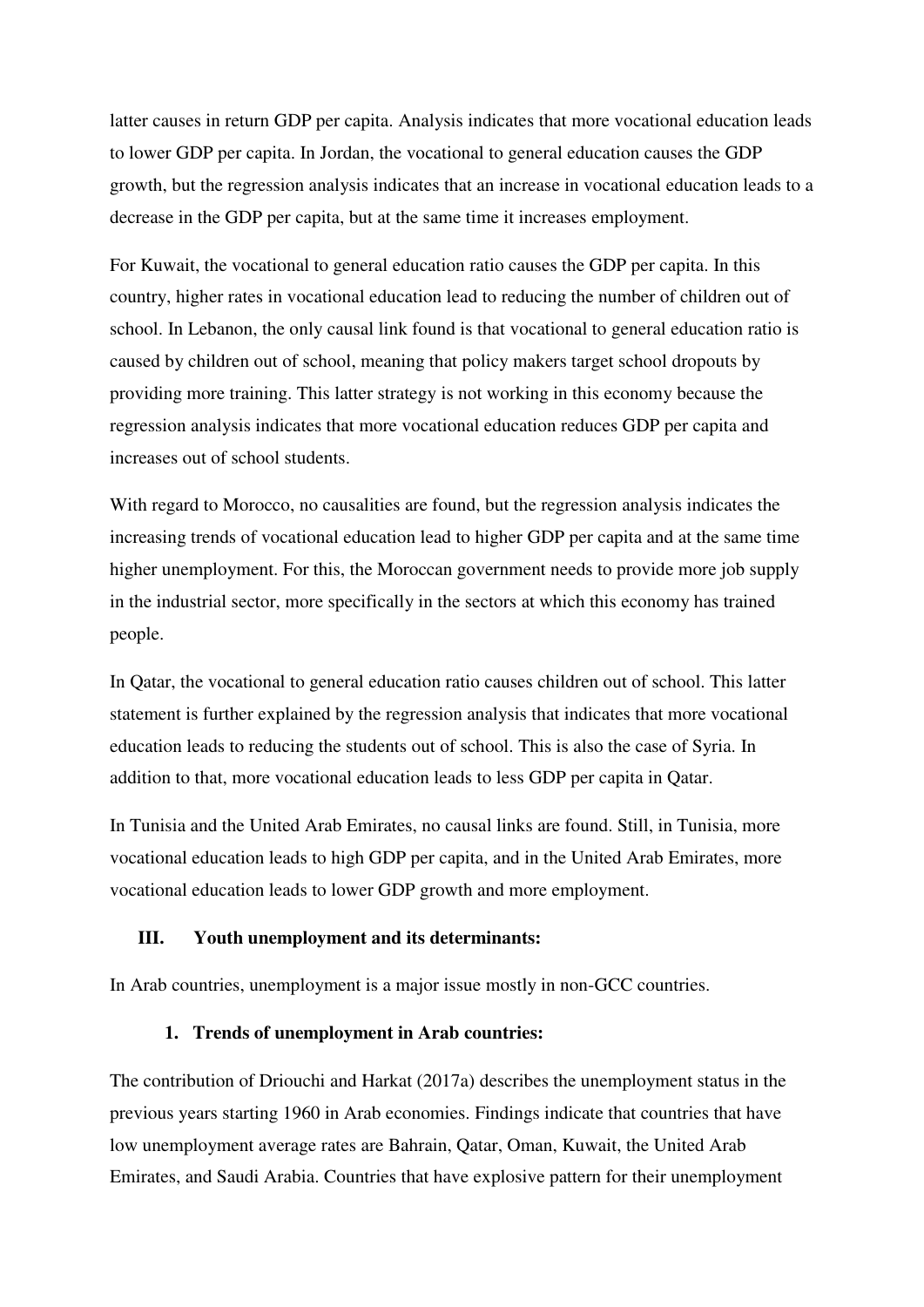rates are Egypt, Libya, Mauritania, Sudan, and Yemen. Finally, the countries that have high unemployment rates among Arab countries, they are Algeria, Iraq, Morocco, Tunisia, and Palestine.

#### **2. Determinants of youth unemployment in Arab countries:**

The contribution of Driouchi and Harkat (2017b) analyzes the causal links between unemployment of individuals that are between 15 and 24 and other variables that are social, technological, political, and economic.

The political variables are political stability that measures the likelihood of the destabilization of the government by violent means, rule of law that measures the extent at which the law governs the economy, government effectiveness that measures the extent of the relationship between public and civil services excluding political pressure, regulatory quality that measures the support provided to the private sector by the government, and control of corruption that measures the power exerted by the public sector on the private one.

In Algeria, unemployment has a double causality with internet access and is caused by the level of political stability within the country. For Bahrain, the only causal link found is the unemployment causing internet access while for Egypt it's the internet access that causes unemployment while this latter variable causes regulatory quality.

In Iraq, youth unemployment is caused by the regulatory quality and causes the government effectiveness. But for Jordan, both the education and the government effectiveness cause the unemployment that in return causes the political stability.

In Kuwait, unemployment causes the control of corruption and in Lebanon youth unemployment is caused by both the rule of law and political stability. Concerning Libya, the unemployment of the youngest segment has a double causality with net migration, and is caused by internet access government effectiveness, rule of law, and political stability.

With regard to Mauritania, unemployment has a double causality with the net migration, causes the rule of law, and is caused by control of corruption, regulatory quality, and government effectiveness. In Morocco, no variable causes the unemployment, but this latter causes education, regulatory quality, and the rule of law. But in Oman, the youth unemployment only causes the internet access, and in Qatar it is the political stability that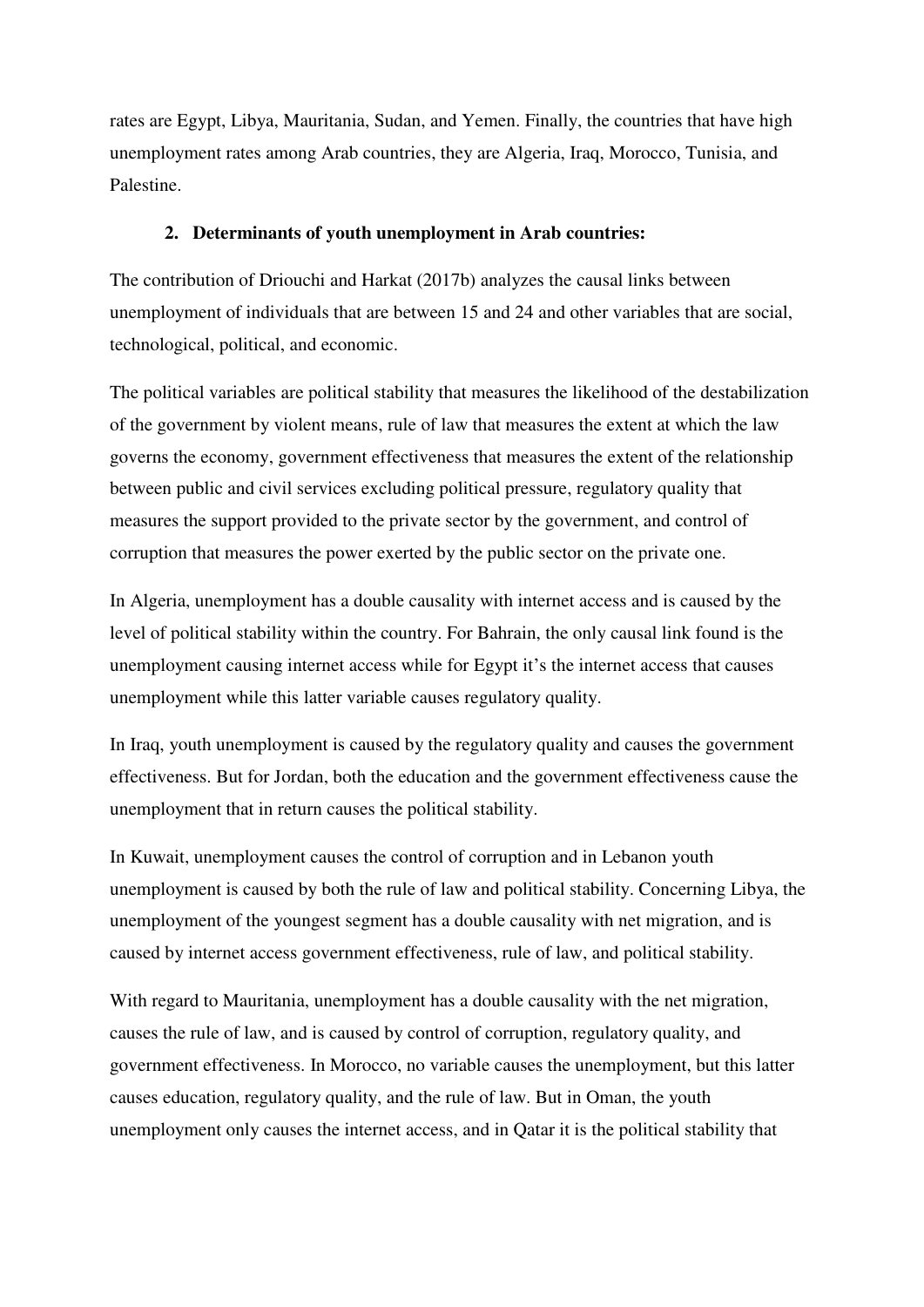causes youth unemployment. In Saudi Arabia, the education causes unemployment, and in Sudan and Tunisia, no causal links are found.

Concerning Syria, the unemployment causes the net migration, regulatory quality and government effectiveness and is caused by internet access. But in the United Arab Emirates, unemployment is caused by both the internet access and political stability.

In Palestine, education causes unemployment, and unemployment causes net migration. Finally in Yemen, youth unemployment has a double causality with political stability, and is caused by internet access, government effectiveness, and control of corruption.

# **IV. Young Arabs that are not in education, not in employment, and not in training (NEETs):**

The NEETs are those young individuals that are between the ages of 15 and 24 that are not educated, not in employment, and have no vocational education or training. These individuals exist with higher rates in Arab economies. Due to the lack of the data that measures the NEETs rates, the contribution of Driouchi and Harkat (2017c) estimates their rates within each Arab country.

### **1. Trends of the NEETs in Arab economies:**

The contribution of Driouchi and Harkat (2017d) analyzes the trends of the NEETs in Arab economies. Findings indicate that some Arab countries have significant increasing trends. These countries are Egypt, Kuwait, Lebanon, Libya, Oman, Qatar, Syria, Tunisia, and Yemen. But for Algeria, it has a significant decreasing trend. For the other remaining countries that are Bahrain, Iraq, Jordan, Mauritania, Morocco, Saudi Arabia, Sudan, United Arab Emirates, and Palestine, there are no significant trends. The following graph (Graph1) illustrates the NEET population of the group age 15-24 in Arab countries.

#### **Graph 1: NEETs population 15-24 in Arab economies**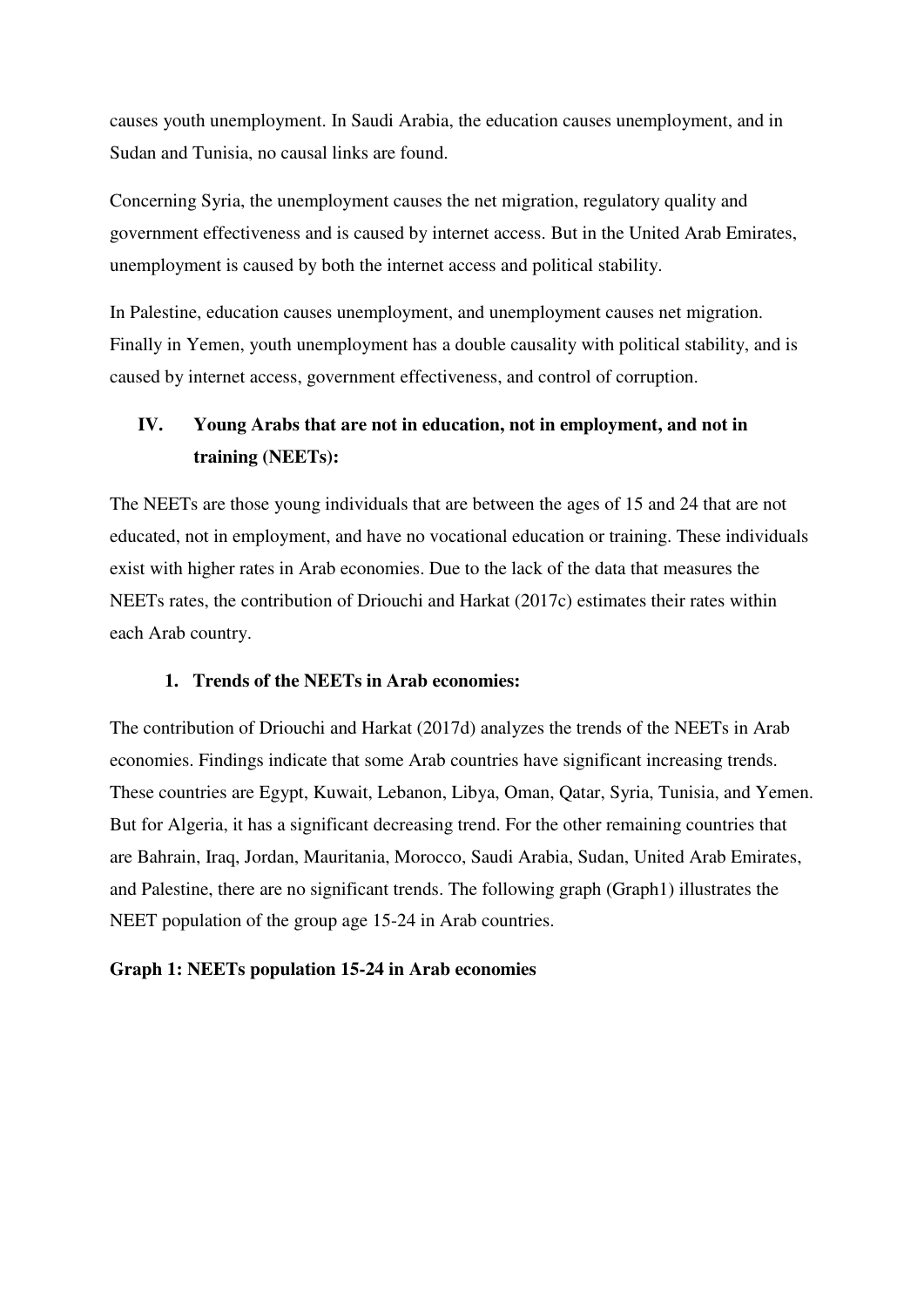

## **NEET Population in Arab Countries**

#### **2. Causal links between the NEETs, education, social, and political variables:**

The contribution of Driouchi and Harkat (2017c; 2017d) analyzes the causal links between the NEETs and other variables that relate to education, health, government expenditure, and politics.

With regard to Algeria, the decreasing pattern of the NEETs rate causes the increase in vocational education and regulatory quality. In addition to that, expenditure on health causes decreasing the number of NEETs in this economy. For Egypt, it is the general education that causes the decrease of the NEETs rate. In Saudi Arabia, less NEETs cause more education and vice versa, which is also the case with labor force. In Palestine no causalities are found.

In Bahrain, the general education causes the NEETs while the NEETs cause the labor force. In Iraq, Sudan, and Kuwait, no causalities are found. But for Lebanon, the NEETs cause the voice and accountability.

In Libya, the control of corruption causes the NEETs, which is the opposite in Qatar. But in Syria, the NEET cause the rule of law and are caused by political stability. In Tunisia, the increasing number of NEETs cause political instability. This is the case of the United Arab Emirates, but in this latter economy, the NEETs also cause expenditure on education and control of corruption, and are caused by the regulatory quality. In Yemen, expenditure on health, regulatory quality, and political stability cause the NEETs. But with regard to Morocco, the NEETs have double causality with the government effectiveness and cause political stability, regulatory quality, and rule of law.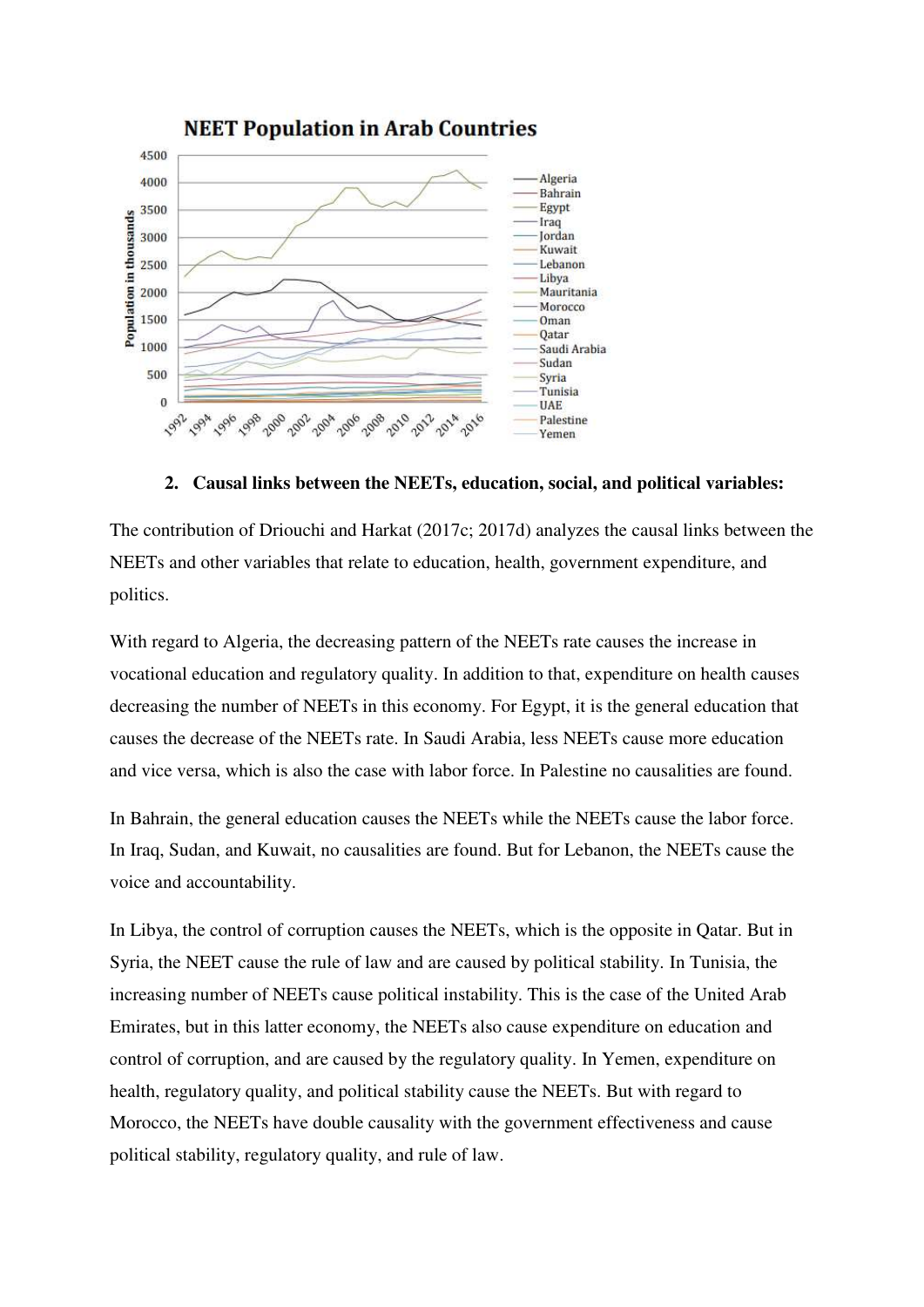Concerning Oman, the NEETs have a double causality with the government effectiveness, cause the rule of law and are caused by the regulatory quality. In Mauritania, the NEETs cause the control of corruption and are caused by political stability. Finally, in Jordan, the NEETs cause political stability, and are caused by both regulatory quality and control of corruption.

#### **V. Youth and the demographic dividend in Arab countries:**

The contribution of Harkat and Driouchi (2017) discusses the demographic dividend in Arab economies. By definition, the demographic dividend is the window of opportunity that occurs in a limited period of time when there are declining fertility and mortality rates, which leads to a decrease of the dependent population and an increase in the working age population. This means that more resources are available to the youngest segments besides the existence of more job supply. All of these determinants lead to an accelerated economic growth if resources are allocated properly and new strategies and policies emerge to support the economic development.

#### **1. Periods of the demographic dividend periods in Arab economies:**

In Arab economies, both fertility rates and mortality rates per infants have significantly decreasing trends. But for the demographic dividend periods, it defers from a country to another. For Algeria, the demographic dividend started in 1970 and ended in 2010. In Bahrain, the demographic dividend started in 1975 and is still occurring. In Egypt, the demographic dividend started in 1965 and ended in 2010. Concerning Iraq, Jordan, and Lebanon, the demographic dividend ended in 1980, 1970, and 1980, respectively. But for Kuwait, it started in 1980 and is still occurring. In Mauritania, Morocco, Oman, Qatar, and Saudi Arabia, the demographic dividend started in 2005, 1980, 2000, 1965, and 1990, respectively, and is still occurring.

For Syria and Tunisia, the demographic dividend is still occurring, which is not the case of the remaining countries that are Sudan, United Arab Emirates, Palestine, and Yemen.

#### **2. Demographic dividend and youth in Arab economies:**

The demographic dividend is a switch in the population age structure over time that is characterized by thinner bases, and an enormous concentration on the working age population, or the population of the age group 15-64. This demographic transition leads to a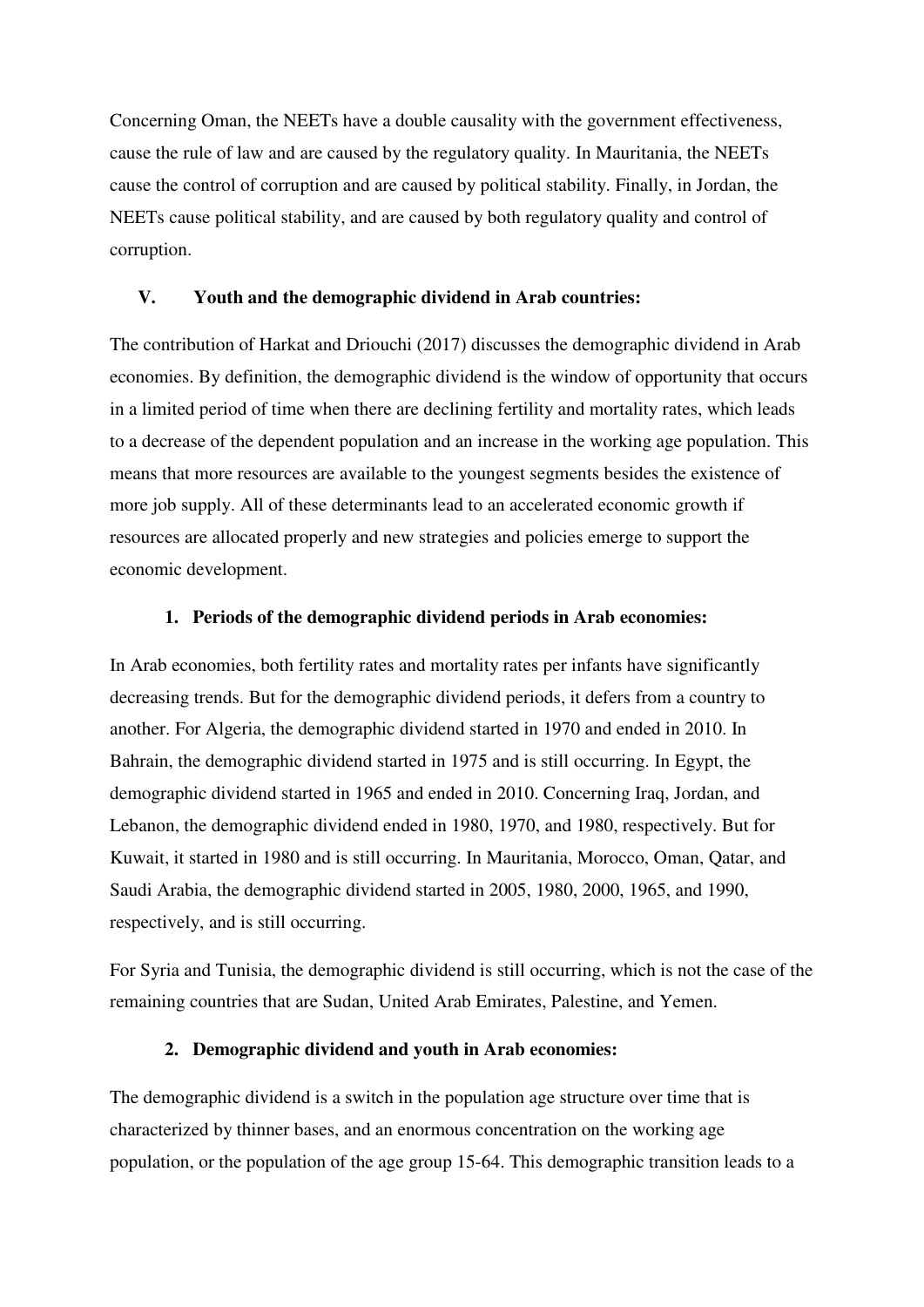change in the resource allocation in education, employment, and healthcare by governments. These changes in the population dynamics can have a significant impact on the youngest segment. The contribution of Harkat and Driouchi (2017) analyzes the impact of the demographic transition on young males' and young females' employment besides their participation in the labor market and education. This is throughout analyzing the causality between these variables and the dependency ratio, which is the number of dependents, or the population of the ages of 0-14 and 65+, over the number of independents, or the working age population.

For Algeria, the dependency ratio has a double causality with youth participation in the labor force, and causes the increase in the secondary education in enrolment with emphasis on the female participation in the secondary general education. But in Bahrain, the dependency ratio only causes more participation in female participation in primary and secondary general education. In Egypt, the dependency ratio causes the increase in secondary vocational education, and more female participation in secondary education. For Iraq, it is the dependency ratio that causes the youth participation in labor force.

Concerning Jordan, the dependency ratio only causes more female participation in secondary education and secondary general education. With regard to Kuwait, the dependency ratio causes the increase in the secondary vocational education.

In Lebanon, the dependency ratio causes the increase in youth participation in the labor force, and more participation of females in secondary education. In Libya, the dependency ratio causes the decrease of males' and females' unemployment and causes the increase in youth participation in the labor force. In addition to that, the dependency ratio also causes the secondary education in Libya. For Mauritania, the dependency ratio causes the increase in the enrolment in secondary education.

With regard to Morocco, the dependency ratio causes the increase of males and females employment besides the increase of youth participation in the labor force and the increase in the enrolment in both primary and secondary vocational education. In addition to that, the dependency ratio also causes more female participation in primary, secondary, and secondary general education in Morocco.

Concerning Oman, the dependency ratio causes the youth participation in the labor force, and the increase in the enrolment in secondary education. In Qatar, the dependency ratio causes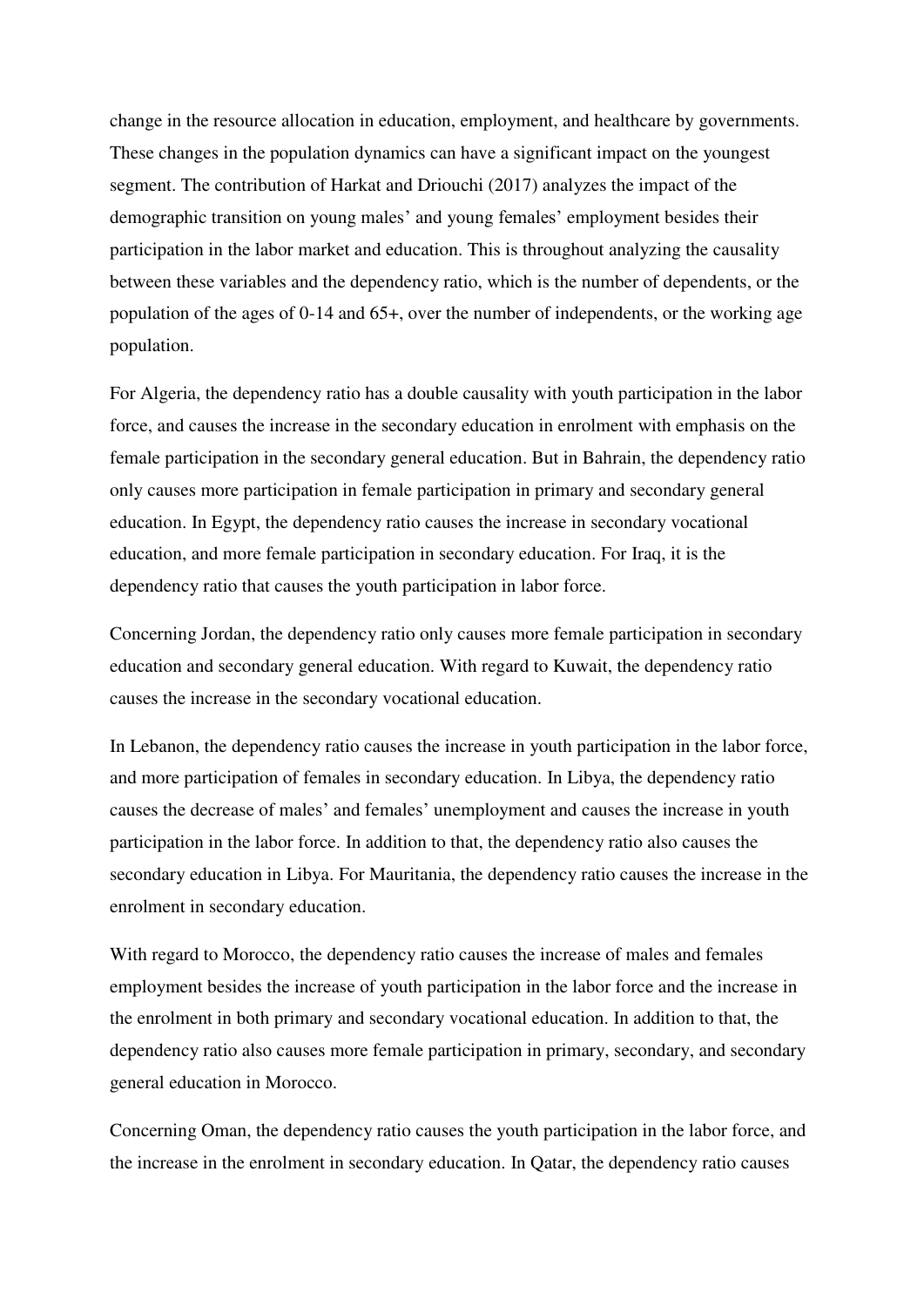youth participation in the labor force, and more participation of females in primary and secondary vocational education. In Saudi Arabia, the dependency ratio causes the increase in the enrolment in secondary education.

In Sudan, Syria, and Tunisia, the dependency ratio causes the participation of youth in the labor force. In addition to that, the dependency ratio causes the increase in enrolment in both secondary and secondary general education and more female participation in primary education in Sudan. Also, in Syria, the dependency ratio causes the increase in primary education and secondary vocational education.

For Tunisia, the dependency ratio causes the increase in secondary education and more female participation in secondary general education. In United Arab Emirates, the dependency ratio causes the decrease in the unemployment of young males and females, and an increase in the youth participation in the labor force.

For Palestine, the dependency ratio causes the increase of the youth participation in the labor force, the increase in primary education enrolment, and more female participation in secondary and secondary vocational education. Finally in Yemen, the dependency ratio causes the increase in female employment while the youth participation in the labor force causes the dependency ratio.

#### **Conclusion and Discussion:**

The following contribution summarizes the findings of many contributions that relate to Arab youths (Driouchi & Harkat, 2017a; 2017b; 2017c; 2017d; 2017e; Harkat, Driouchi, and Achehboune, 2016a; 2016b; and Harkat and Driouchi, 2017). This paper indicates the extent of youth inclusion in education and employment. This paper also discusses the excluded young individuals that are not employed, not educated, and not trained.

Empirical findings indicate that Arab youths have the same values and principles as older generations. But concerning work attributes, youth have completely different mindsets than the oldest segments. This newer generations are characterized by taking more initiatives, flexibility, and working in teams. At the same time, generation Y is less concerned about teaching, controlling, leading by example, punctuality, and respect. Acknowledging these differences indicate to both private and public sectors including companies and organizations to introduce new methods and ways in their employment to include young individuals in different decisions making besides enhancing productivity.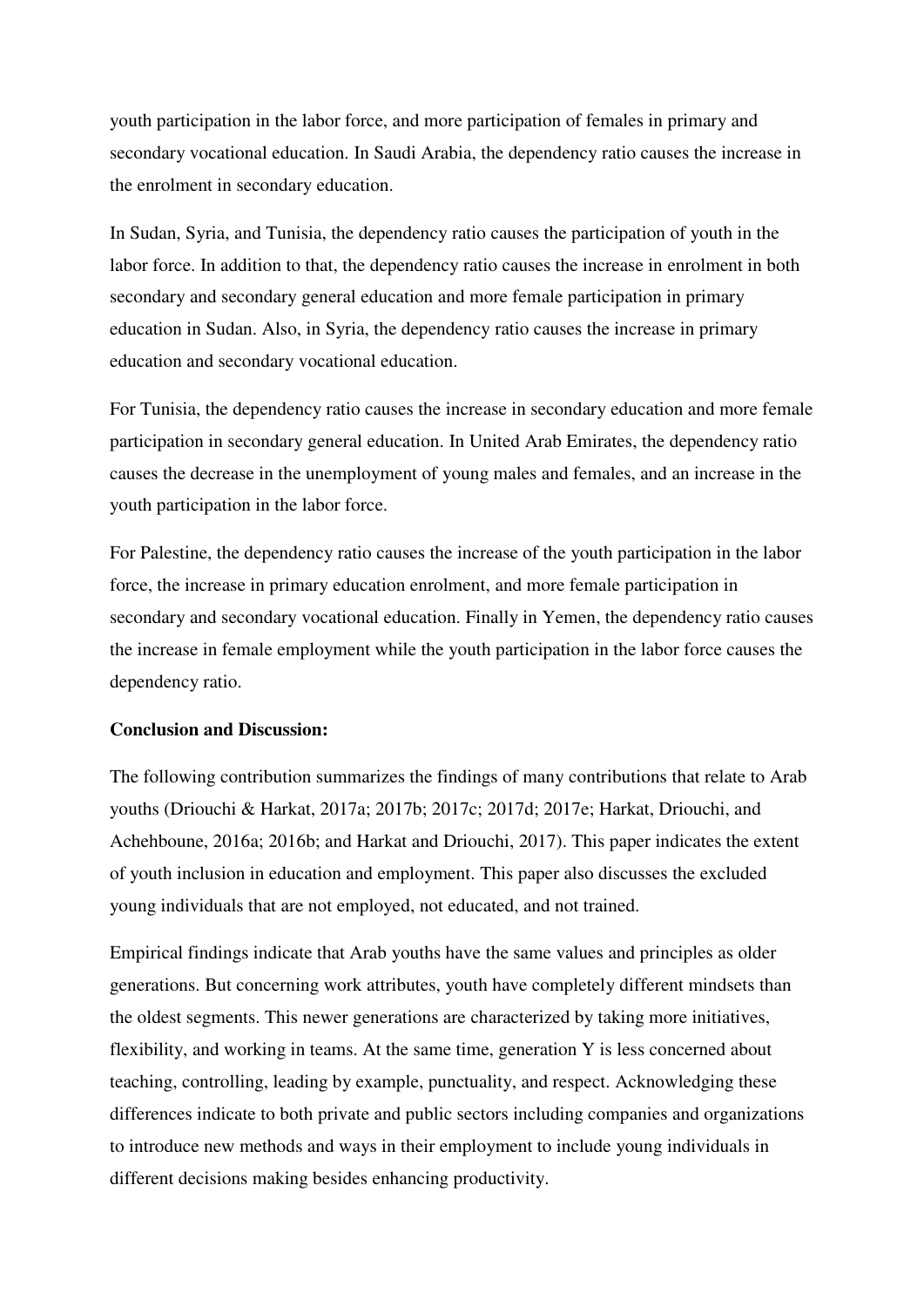With regard to educational choices, Arab economies need to adapt the types of education according to the market job supply. For instance, more vocational education leads to better macroeconomic and social variables in Algeria, Kuwait, Morocco, Syria, and Tunisia. This is not the case for the remaining countries.

Educational choices should adapt educational choices to their impact on macroeconomic and social variables, to the need of the country, and to the existing sectors. For instance, a country with more industrial sectors should put emphasis on vocational education.

The employment status of Arab youths is also not promising. For this Arab economies need to adapt their strategies of youth inclusion to respond to the existing causes of the unemployment. In addition to that, Arab economies need to support small enterprises creation and entrepreneurship to create more job opportunities.

With regard to the NEETs, Arab economies should put strategies and programs that target this category of socially excluded youth. In the case where the education at all levels is the main cause of the NEETs, it indicates that the schools and universities cannot undertake all the country's students. Thus, governments that face this situation should increase their expenditure on education. Another explanation might indicate that schools and universities do not encourage students to finish their training or formation because of the status of the already graduated students. In the case where job supply is the main cause of the NEETs, it indicates that there is a low job supply, and governments should promote national and foreign investments to create more job opportunities.

The demographic dividend shows that it has benefited youth in terms of employment and education. But for countries that still have this demographic dividend occurring, they should optimize the allocation of resources on the youth to benefit from this rapid growth.

Further research on youth economics should be conducted by Arab countries in order to deepening the understanding of the situation of youth and base their decisions and policies on empirical findings.

#### **References:**

Choukeir, C. (2013). Social inclusion, democracy and youth in the Arab region. UNESCO, 1- 50. Retrieved from